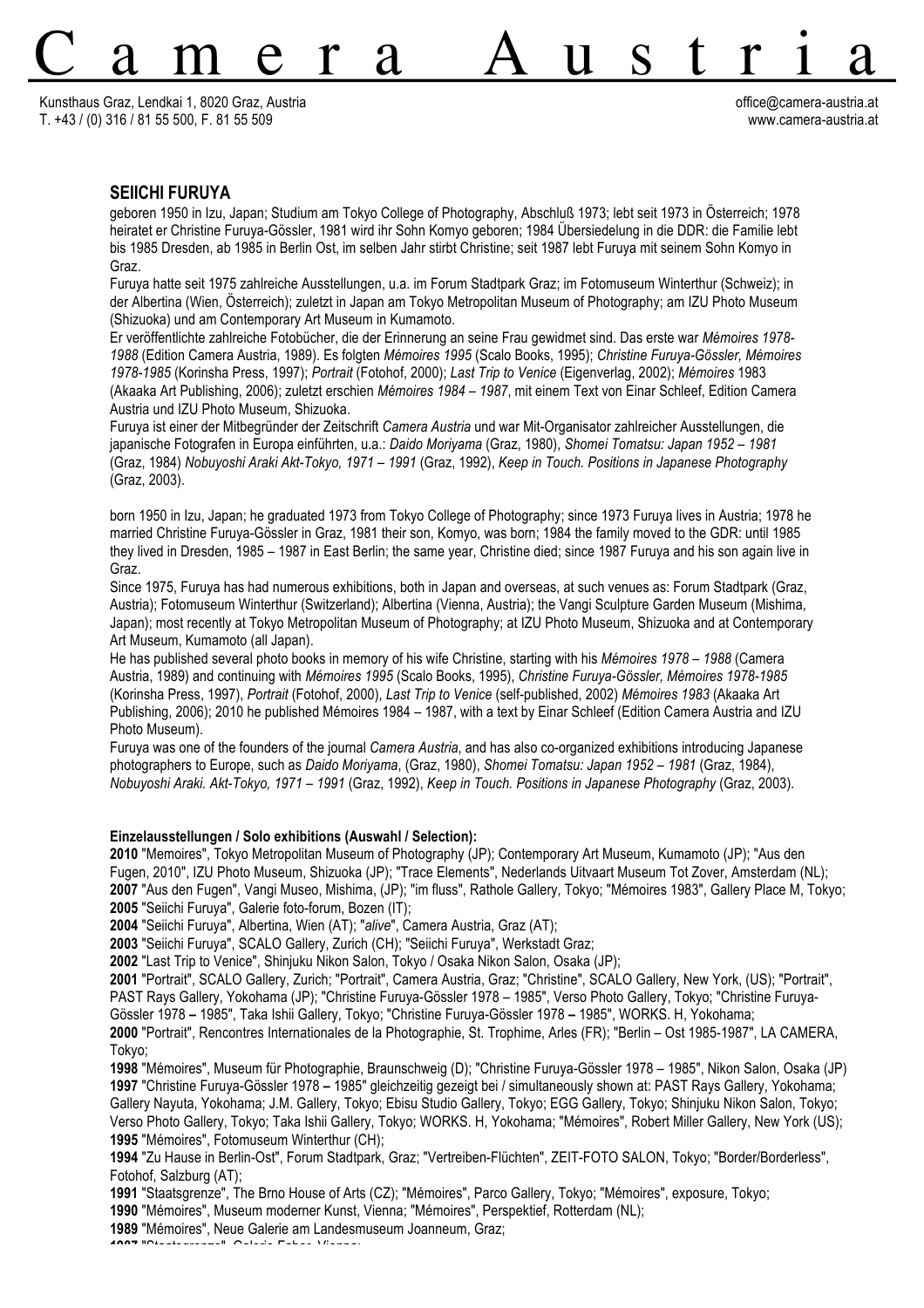**1984** "AMS", Galerie Gabriel, Vienna;

**1983** "Mythos und Ritual", steirischer herbst '83, Kulturhaus Graz; "Staatsgrenze", Galerie 7-Stern, Steyr (AT);

**1982** "AMS", Nagase Photo Salon, Tokyo (NL); "AMS", Canon Photo Gallery, Amsterdam (NL);

**1981** "AMS", Forum Stadtpark, Graz;

**1980** "Portraits von Christine", Forum Stadtpark, Graz;

**1978** "Seiichi Furuya", Galerie im Taxispalais, Innsbruck (AT);

**1977** "Seiichi Furuya", Fotogalerie Koper, Koper (YU);

**1976** "Seiichi Furuya", Fotogalerie FOCUS, Ljubljana (YU);

**1975** "199 Fotos", Fotogalerie im Schillerhof, Graz.

## **Gruppenausstellungen / Group exhibitions (Auswahl / Selection):**

**2010** "Trace Elements", Nederlands Uitvaart Museum Tot Zover, Amsterdam;

**2009** "Sehnsucht nach dem Abbild", Kunsthalle Krems, (AT); "Darkside II – Fotografische Macht und fotografierte Gewalt, Krankheit und Tod", Fotomuseum Winterthur (CH); "Fragility of Being.", National Museum of Contemporary Art, Bucharest (RO); Museum der Moderne Salzburg (AT);

**2008** "Trace Elements: Spirit and Memory in Japanese and Australian Photomedia" ,Tokyo Opera City; Performance Space, Sydney (AUS);

**2007** "The Naked Portrait", Scottish National Portrait Gallery, Edinburgh (GB); "cross-border.Fotografie und Videokunst aus dem MUMOK Wien", Kunstmuseum Stuttgart (D); "Das Bild des Menschen. Fotografische Porträts aus 50 Jahren", Städtischen Galerie Traunstein (D); "Blicke, Passanten *–* 1930 bis heute. Aus der Fotosammlung der Albertina.", Albertina, Vienna; "Picturing Modernity", San Francisco Museum of Modern Art (US); "Rückblende. Die Fotosammlung der neuen

Galerie Graz", Neue Galerie Graz;

2006 "In the Face of History: European Photographers in the 20<sup>th</sup> Century", Barbican Art Gallery, London (GB); "Why Pictures Now", Museum Moderner Kunst Stiftung Ludwig Wien, Vienna; "Modern Paradise", The National Museum of Modern Art, Tokyo, Japan; "epSITE retrospective 1998-2006", epSITE, Tokyo; "memory", NIKON PLAZA Ginza, Tokyo; **2005** "Sagamihara Awards", Shijuku Nikon Salon, Tokyo; "entwickelt", Landesgalerie am Oberösterreichischen

Landesmuseum, Linz (AT); "DAS NEUE ÖSTERREICH", Österreichische Galerie Belvedere, Vienna; "Simultan", Museum der Moderne Salzburg; "from east and west", shugoarts, Tokyo;

**2004** "Commonscapes", The Miyagi Museum of Art, Sendai, Miyagi (JP); "Sagamihara Awards", Sagamihara Civic Gallery, Sagamihara (JP);

**2003** "COLD PLAY", Fotomuseum Winterthur (CH);

**2002** "PERSONAL-POLITICAL", Numetnostna Galerija Maribor; Gallery of Contemporary Art Celje, Celje (SLO);

**2001** "Enduring Love", Klemens Gasser & Tanja Grunert, New York (US); "The Model Wife", Art Institute of Chicago (US); The Cleveland Museum of Art (US); "The Contemporary Art Biennial of Lyon", Lyon (FR); "Unique sign – Unique location", Künstlerhaus, Graz;

**2000** "The Model Wife", Museum of Photographic Arts, San Diego (US); "Open Ends", Museum of Modern Art, New York; **1999** "Love's Body", Suntory Museum, Osaka;

**1998** "Photographic Diaries", Art Pavilion, Zagreb (HR); "Love's Body", Tokyo Metropolitan Museum of Photography; **1997** "Kunst der Banalen", Stadtmuseum, Graz; Chimaera", Staatliche Galerie Moritzburg, Halle (D); "The Artist & An Urban Environment", Art Gallery Slovenj Gradec (SG);

**1995** "Antagonismes", Musée de l'Elyseé, Lausanne (CH); Centre national de la photographie, Paris (F); "New Japanese Photography", Civic Art gallery, Yokohama; "Konzept", Art Pavilion, Zagreb (HR);

**1994** "Zu Hause in Berlin-Ost", Galéria Mesta Bratislavy, Bratislava (SK); "Vertreiben-Flüchten", Nederlands Foto Instituut, Rotterdam; "Fisch & Fleisch", Kunst Halle Krems (AT);

**1993** "Border/Borderless", Tokyo Metropolitan Museum of Photography, Tokyo; "Stadtpark 1", 1600 Smith in Cullen Center, Houston (US); "Flesh and Blood", Kilkady Museum (SCO); "Krieg" 1st Austrian Triennial on Photography, Neue Galerie am Landesmuseum Joanneum und/and Forum Stadtpark, Graz;

**1992** "Zeitgenössische Photographie aus der Sammlung des Museums moderner Kunst in Wien", National Gallery of Slovakia, Bratislava (SK); "Stadtpark eins", Institut Autrichien, Paris (FR);

**1991** "Peripherie", Haus der Architektur, Graz;

**1990** "Zeichen im Fluss", Museum des 20. Jahrhunderts, Vienna; "Oppositions", Fotografie Biënnale Rotterdam II;

**1989** "Zwischen Himmel und Erde", Stadtmuseum, Graz; "Stadtpark eins", Villette in Cham, Zug (CH);

**1988** "Questioning Europe", Fotografie Biënnale Rotterdam I; "Die Rache der Erinnerung / The Revenge of Recollection", steirischer herbst '88, Forum Stadtpark, Graz;

**1985** "Six Austrian Photographers" (Beyond The Sound of Music) Arbitrage Gallery, New York; Municipal Gallery, Los Angeles (US);

**1984** "Neue Fotografie aus Wien", Galerie Gabriel, Vienna;

**1983** "Portraits", Fotogaleria Forum, Tarragona (IT); "Geschichte der Fotografie in Österreich", Museum des 20. Jahrhunderts, Vienna;

**1982** "LichtBildnisse", Rheinisches Landesmuseum, Bonn (D); "Neue Fotografie aus Österreich", Galerie Annasäule, Innsbruck (AT);